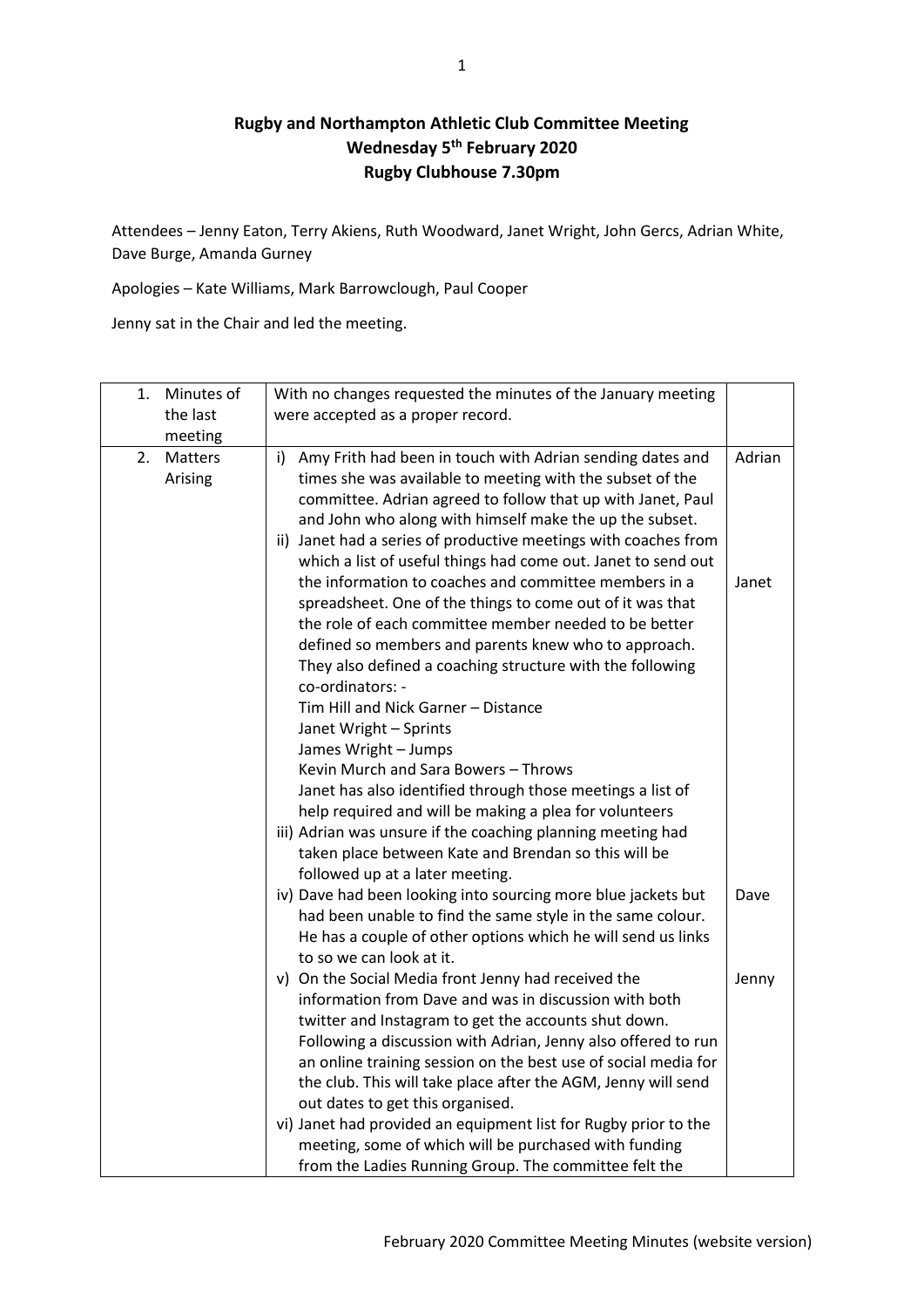|                         | items and estimated costs were reasonable and agreed to                  |         |
|-------------------------|--------------------------------------------------------------------------|---------|
|                         | make the purchases.                                                      |         |
|                         | vii) Paul had sent out a budget and subs proposal prior to the           |         |
|                         | meeting. After a lengthy discussion regarding the systems                |         |
|                         | used and how we might bring in the remaining 2019 subs                   |         |
|                         | we agreed the following:-                                                |         |
|                         | Anyone not using GoCardless needed to pay in full upfront.               |         |
|                         |                                                                          |         |
|                         | Number of instalments to be increased to $6$ – details to be             |         |
|                         | discussed with Paul.                                                     |         |
|                         | Increase in subs by £5/individual, £10/family                            |         |
|                         | Committee to approve a 12 month payment plan for                         |         |
|                         | Hardship Cases.                                                          |         |
| Membership<br>3.        | We agreed the elections of 10 new members.<br>i)                         |         |
|                         | ii) Five club transfer requests were agreed as resignations.             |         |
|                         | iii) We looked at the email Janet had sent regarding the                 |         |
|                         | membership and how we manage this in the future. Our                     |         |
|                         | focus was on the outstanding payments for 2019. We                       |         |
|                         | agreed that Dave Burge would provide the list to Janet, John             | Dave,   |
|                         | and Adrian, they would identify those people who could be                | Janet,  |
|                         | approached through their coaches and those who would                     | Adrian, |
|                         | need a Final Demand letter. We agreed that those who                     | John,   |
|                         | were still on this list would need to reapply for membership             | Jenny   |
|                         | in 2020 and not receive an automatic renewal. Final                      |         |
|                         | Demand letters would then be sent out by Jenny as we had                 |         |
|                         | received no response from recent emails.                                 |         |
| Governance<br>4.        | i) We agreed to accept the Club Disciplinary Procedure as it             |         |
|                         | was likely that we would need to make small tweaks every                 |         |
|                         | time we used it to accommodate each individual                           |         |
|                         | circumstance.                                                            |         |
| 5. AGM                  |                                                                          | Jenny,  |
|                         | We approved the Agenda with a Extraordinary General<br>i)                | Adrian, |
|                         | Meeting first to agree the changes to the constitution.                  |         |
|                         | Amanda Gurney Proposed Paul Cooper for Treasurer,                        | John,   |
|                         | seconded by Terry Akiens. Janet Wright proposed Jenny                    | Paul    |
|                         | Eaton for Secretary, seconded by Adrian White. Terry Akiens              |         |
|                         | confirmed that he had spoken with Vince about taking over                |         |
|                         | as Club President. In order to keep the AGM moving swiftly               |         |
|                         | we felt that the treasurer's report and constitution changes             |         |
|                         | should be circulated with the Agenda, with any questions                 |         |
|                         | sent in to the Secretary in advance so that we can prepare               |         |
|                         | responses.                                                               |         |
|                         | Watford Village Hall has been booked for the night.<br>ii)               |         |
| <b>Facilities</b><br>6. | Northampton has all the equipment it needs and we have<br>i)             |         |
|                         | secured use of the track until 2029. There are no issues with            |         |
|                         | the facilities that need addressing.                                     |         |
|                         | Janet advised that a £250,000 track 6-8 week refurbishment<br>ii)        | Janet   |
|                         | was planned to start 20 <sup>th</sup> August 2020. This put us in the    |         |
|                         | Working Towards Track Mark category showing we would                     |         |
|                         | have completed the work by 1 <sup>st</sup> April 2021. This allows us to |         |
|                         | hold league meets. The track would be replaced and                       |         |
|                         | treated, the outside of the track would be tarmacked which               |         |
|                         |                                                                          |         |
|                         | would help prevent damage to the track by mould, weeds                   |         |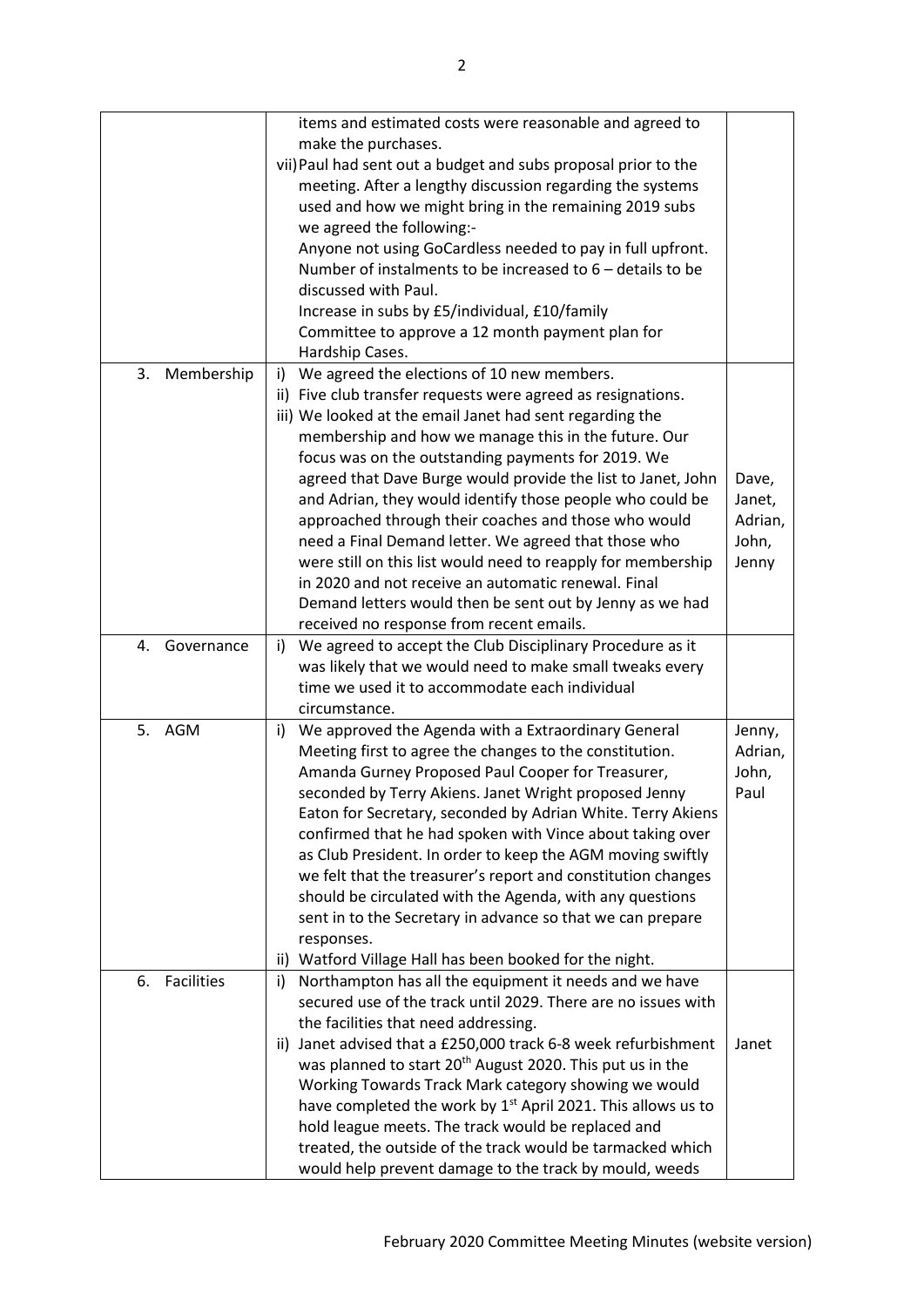|                   | etc. The pits would be dug out and made to health and<br>safety specifications. Janet to put in a bid for us to have a<br>sit-on Mower with a grass box, which would again protect<br>the track. The committee felt that it would be easy for us to |                |
|-------------------|-----------------------------------------------------------------------------------------------------------------------------------------------------------------------------------------------------------------------------------------------------|----------------|
|                   | get volunteers to mow the infield. We also talked about<br>getting more bins for in the clubhouse, as well as how our<br>well the clubhouse looked now we were responsible to the<br>cleaners.                                                      |                |
| Competition<br>7. | SPRING OPEN $-4$ <sup>th</sup> April. Entries will be online and Jenny<br>i)<br>will help Janet with organising. We will look at wider<br>publicity in due course and YDL- Janet requested we                                                       | Jenny<br>Janet |
|                   | approve £200 expenditure on electronic timing. We<br>considered that we need to book timing for next year's<br>events so that we don't miss out as they are booked out                                                                              | Janet          |
|                   | quite far in advance.                                                                                                                                                                                                                               | Adrian         |
|                   | ii) ROSE OF SHIRES - we are manning a timing station with our                                                                                                                                                                                       | Janet          |
|                   | tent and Adrian planned to decorate with international                                                                                                                                                                                              |                |
|                   | flags, Janet to loan the ones Rugby use at Star Track. We will<br>also be supporting the Primary Cross Country                                                                                                                                      |                |
|                   | Championships on the 25 <sup>th</sup> February.<br>iii) Team Management - nothing to report                                                                                                                                                         | Janet          |
|                   | iv) Coach Development - following Janet's meeting we are in a                                                                                                                                                                                       |                |
|                   | good place. But some coaches would like some                                                                                                                                                                                                        |                |
|                   | administrative support - this is on the list of things Janet                                                                                                                                                                                        |                |
|                   | will be asking people to volunteer for. Janet showed us a                                                                                                                                                                                           |                |
|                   | coaching structure she had seen at another club, she will be                                                                                                                                                                                        |                |
|                   | trying to get one made for us to put up in the Clubhouse.                                                                                                                                                                                           | Janet          |
|                   | v) Officials - Janet will publicise the series of courses that are                                                                                                                                                                                  |                |
|                   | being put on a Coventry later this spring. We also                                                                                                                                                                                                  |                |
|                   | commented on the fact that for our timekeepers to improve<br>and work up the levels they needed opportunities to time                                                                                                                               |                |
|                   | against the electronic systems.                                                                                                                                                                                                                     |                |
|                   | vi) We did extremely well at the Midlands Cross Country                                                                                                                                                                                             |                |
|                   | Championships. We had 2 individual Golds: Arthur Tilt and                                                                                                                                                                                           |                |
|                   | Josh Lay. Team Gold for U17 Boys and Team Silver for U20                                                                                                                                                                                            |                |
|                   | Men. As well as Gold for Angela Copson in the Womens 70                                                                                                                                                                                             |                |
|                   | category.                                                                                                                                                                                                                                           |                |
| Any Other<br>8.   | Warwickshire County Council Grants - Janet talked us<br>i)                                                                                                                                                                                          |                |
| <b>Business</b>   | through it. We have received £7k over 3 years. 2 have been                                                                                                                                                                                          |                |
|                   | completed and Active8 is now underway. We are focussing                                                                                                                                                                                             |                |
|                   | on getting into Primary Schools to run sessions on Jumps                                                                                                                                                                                            |                |
|                   | and Sportshall. We anticipate this program to be finished by<br>the end of June.                                                                                                                                                                    |                |
|                   | ii) Tent - the Ladies and Mens Running Groups have funded a                                                                                                                                                                                         |                |
|                   | new tent. Terry showed us pictures. We also considered                                                                                                                                                                                              |                |
|                   | purchasing new flags to live at the Clubhouse to be used at                                                                                                                                                                                         |                |
|                   | events.                                                                                                                                                                                                                                             |                |
|                   | iii) Budget - the cost of the utilities seemed quite high. We                                                                                                                                                                                       |                |
|                   | wondered if we could negotiate a better price or if we were<br>tied into a particular supplier.                                                                                                                                                     |                |